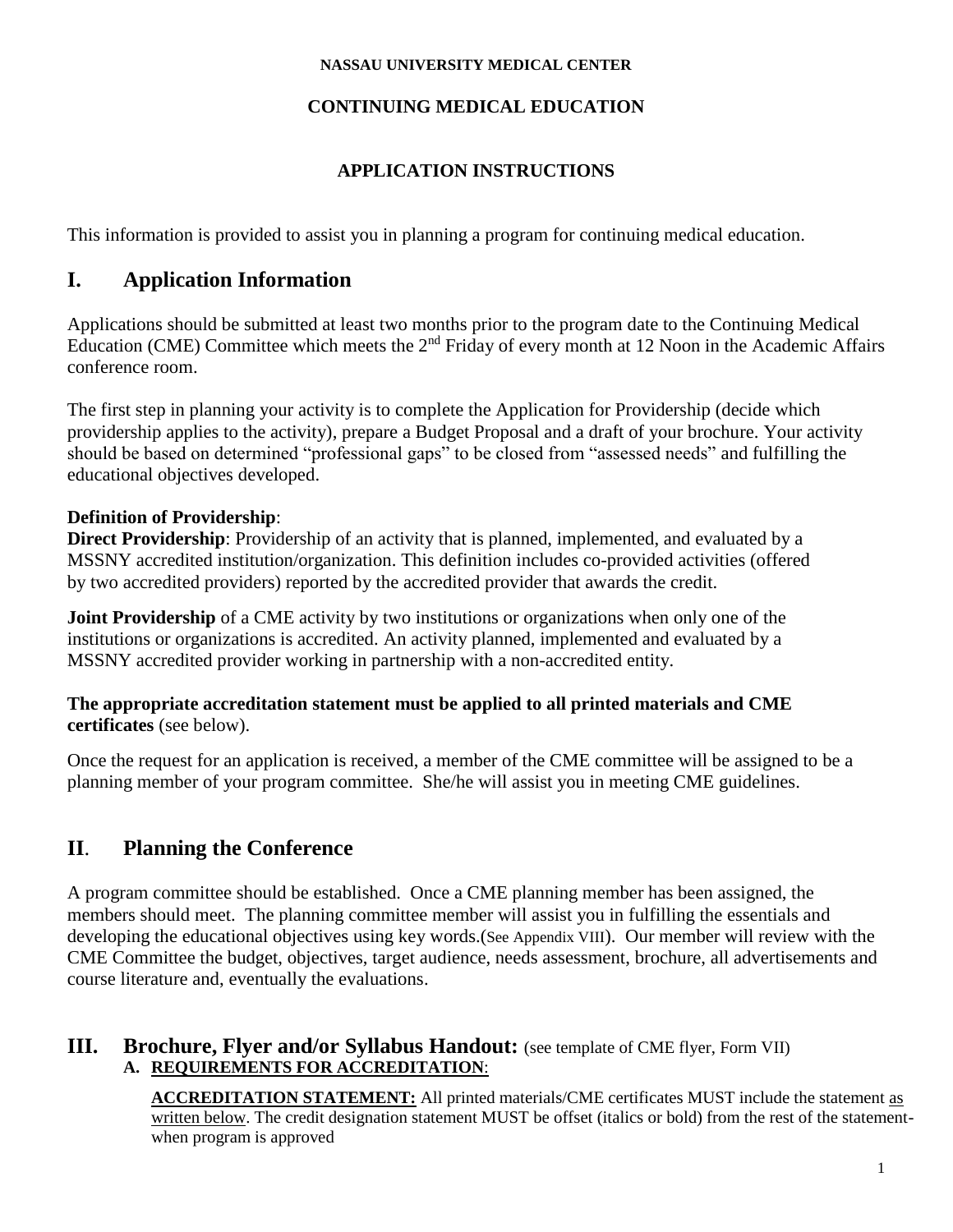For Direct Providership:

**Nassau University Medical Center (NUMC) is accredited by the Medical Society of the State of New York to provide continuing medical education for physicians. NUMC designates this (type of activity) for a maximum of (number of credits)** *AMA PRA Category 1 Credits™.* **Physicians should claim only the credit commensurate with the extent of their participation in the activity.**

For Joint Providership: (See glossary for explanation of different providership).

**This activity has been planned and implemented in accordance with the accreditation requirements and policies of the Medical Society of the State of New York (MSSNY) through the joint providership of Nassau University Medical Center (NUMC) and (Name of the Non-accredited Provider). NUMC is accredited by MSSNY to provide continuing medical education for physicians.**

**NUMC designates this (type of activity) for a maximum of (number of credits)** *AMA PRA Category 1 Credits™.* **Physicians should claim only the credit commensurate with the extent of their participation in the activity.**

- **B.** Any financial support or grant from any commercial source should be listed under "Acknowledgements."
- **C.** The educational objectives must be noted. Course outline of content must be provided.
- **D.** The target audience must be noted.
- **E.** All planning committee members should be listed.
- **F.** Chairman of the Board of Directors, Chief Executive Officer, Medical Director, and the Director of Continuing Medical Education must also be listed.
- **G.** Title of Lecture(s), Lecturer(s) name, degree(s), academic title, Institution
- **H.** Include **Disclosure Policy Statement\*** (below).

# **IV. Application Fees and Expense Transaction**

Any fees and expenses with the Nassau University Medical Center will be deposited to- and/or drawn from a Nassau HealthCare Foundation-.CME account.

Honorariums for speakers, expenses of the CME activity should be paid by the CME planners (i.e. institution/departmental funds) and NEVER directly from any commercial sources (see Appendix: Policy on Honorarium)

There is no fee for NUMC departments offering CME programs to NUMC staff and students for which there is no charge.

For NUMC departments who offer a program for which there will be a charge, the accreditation fee will be **\$ 350** for one session/one day; **\$700** for a two-day session or a series/year (academic or calendar). Please make check out to: Medical and Dental Staff of NHCC and write CME in the notation line (bottom left). The check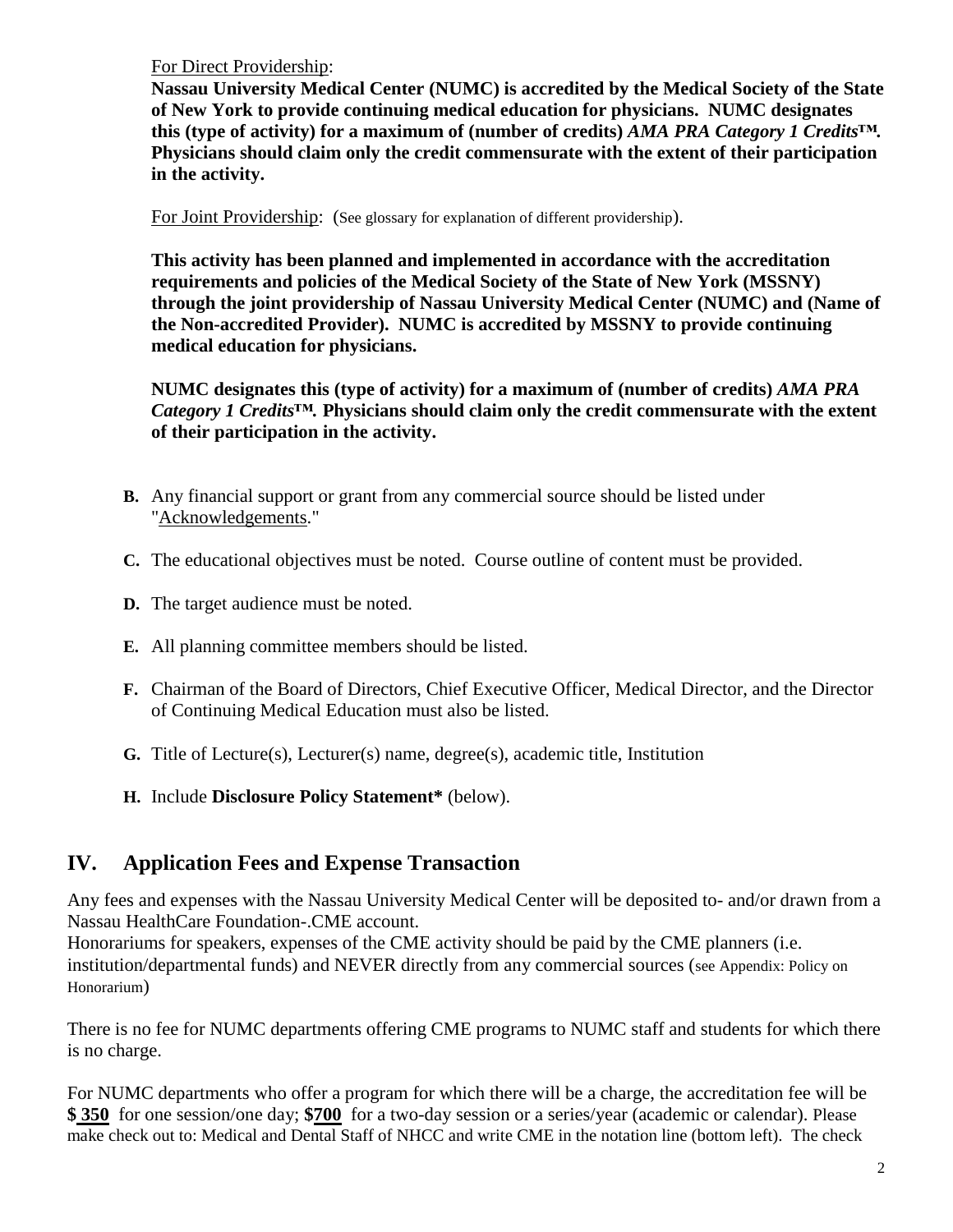should be sent to Dianna Ruppel at Nassau University Medical Center, Medical Staff Office, Box 42, East Meadow, New York, 11554.

For a Non-NUMC department who offers a program, whether or not there is a charge, the accreditation fee will be \$450 for one session/day; \$900 for a two-day session or a series/year (academic or calendar). Please make check out to: Medical and Dental Staff of NHCC and write CME in the notation line (bottom left). The check should be sent to Dianna Ruppel at Nassau University Medical Center, Medical Staff Office, Box 42, East Meadow, New York, 11554.

## **V. Disclosure Letters and Letters of Agreement**

- **A.** It is the responsibility of the department sponsoring the event to send out a disclosure letter to each speaker and a letter of agreement to any company providing financial support. (Forms IIIb, IVb).
- **B.** The following is a statement which **must be placed** on all promotional materials, brochures, syllabi handouts to implement this portion of the ACCME's Policy on Faculty Disclosure: (form IVb)

#### **\*Disclosure Policy Statement**

 **Nassau University Medical Center relies upon planners and faculty participants to provide educational information that is objective and free of bias. In this spirit, and in accordance with MSSNY/ACCME guidelines, all speakers and planners must disclose relevant financial relationships with commercial interests whose products, devices or services may be discussed in the CME content or may be perceived as a real or apparent conflict of interest. Any discussion of investigational or unlabeled use of a product will be identified.**

In the case of regularly scheduled events that do not use printed programs for promotion, such as grand rounds, disclosure shall be made by the moderator or speaker prior to the activity. Written documentation that this disclosure information was given to participants should be entered in the file for that CME activity. (see Verification of disclosure, form VI)

#### **Use the following statement for faculty who have nothing to disclose:**

*The planners and presenters do not have any financial arrangements or affiliations with any commercial entities whose products, research or services may be discussed in these materials.*

**Use the following statement for faculty who have financial disclosures:**

*The following planner/presenter has indicated a relationship: (list name, relationship & name of company)*

#### **FUNDING DISCLOSURE STATEMENT EXAMPLES:**

This activity has been funded by an unrestricted educational grant from Merck Pharmaceuticals. This activity has been funded by an unrestricted educational grant from the NYS Department of Health. No commercial funding has been accepted for the activity.

## **VI. Day of the Program**

An Attendance Record sheet (see Attendance Record Form V) approved by the CME Committee is to be filled in by the attendees. An individual from the sponsoring department must be at the program to make sure that any doctors receiving credit sign in.